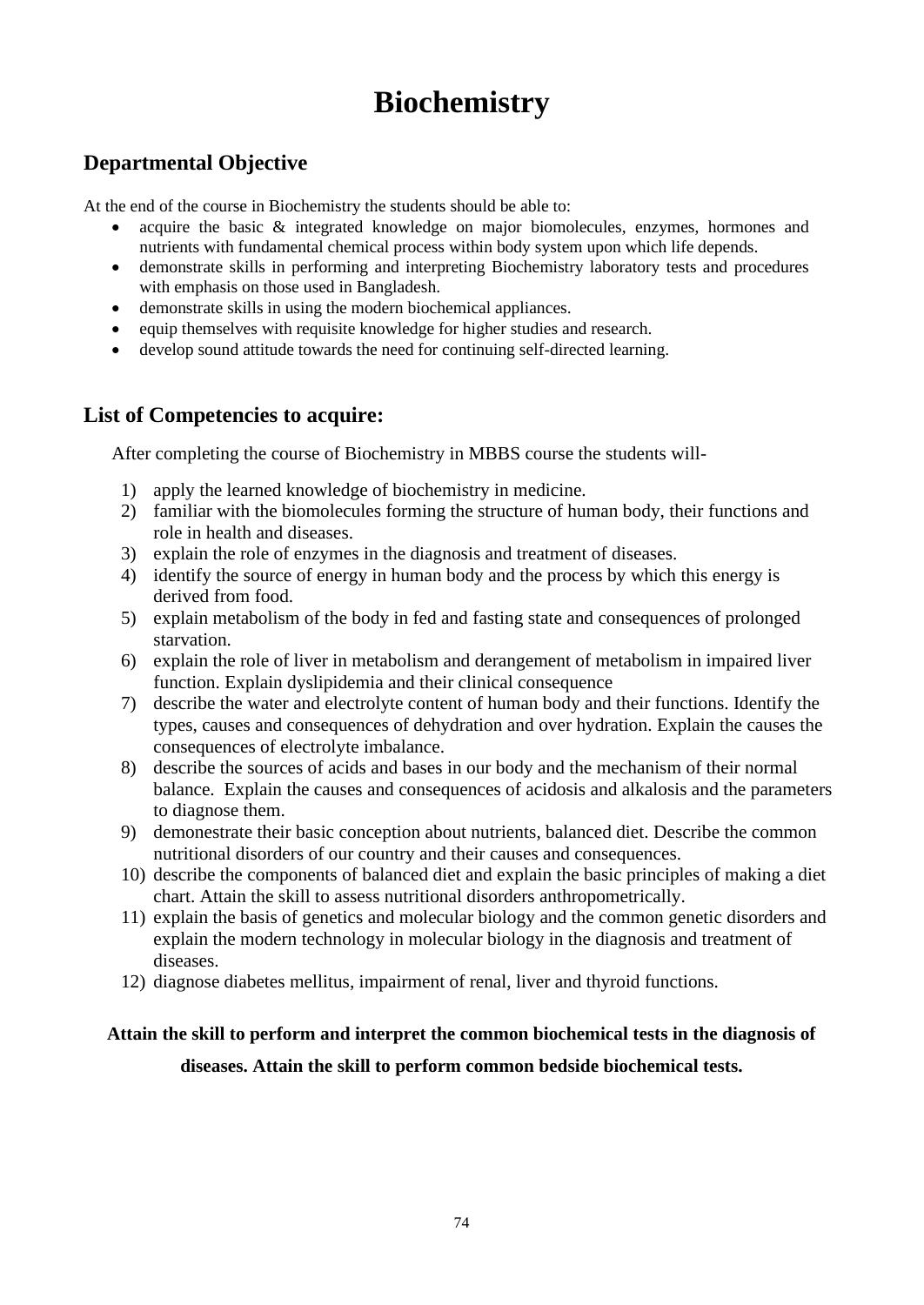| Lecture                                                                                                                                     | <b>Tutorial</b> | <b>Practical</b> | <b>Total</b><br>teaching | <b>Integrated</b><br>teaching | <b>Formative Exam</b>           |                     | <b>Summative exam</b>        |              |
|---------------------------------------------------------------------------------------------------------------------------------------------|-----------------|------------------|--------------------------|-------------------------------|---------------------------------|---------------------|------------------------------|--------------|
|                                                                                                                                             |                 |                  | hours                    | hour for<br><b>Phase I</b>    | <b>Prepar</b><br>atory<br>leave | <b>Exam</b><br>time | <b>Preparat</b><br>ory leave | Exam<br>time |
| 117<br>hours                                                                                                                                | 100<br>hours    | 100<br>hours     | 317 hrs                  | $36$ hrs                      | 35<br>days                      | 42 days             | 30 days                      | 30<br>days   |
| Time for integrated teaching, examination, preparatory leave of formative & summative assessment is<br>common for all subjects of the phase |                 |                  |                          |                               |                                 |                     |                              |              |
| Related behavioral, professional $\&$ ethical issues will be discussed in all teaching learning sessions                                    |                 |                  |                          |                               |                                 |                     |                              |              |

#### **Distribution of teaching - learning hours**

#### **Teaching - learning methods, teaching aids and evaluation**

|                                   | reaching rearning incorporations watching also and evaluation |                                                   |                                                                                                                                                                                                                         |                                                                                                                                                                        |  |
|-----------------------------------|---------------------------------------------------------------|---------------------------------------------------|-------------------------------------------------------------------------------------------------------------------------------------------------------------------------------------------------------------------------|------------------------------------------------------------------------------------------------------------------------------------------------------------------------|--|
| <b>Teaching Methods</b>           |                                                               |                                                   |                                                                                                                                                                                                                         |                                                                                                                                                                        |  |
| Large group                       | <b>Small group</b>                                            | <b>Self learning</b>                              | <b>Teaching aids</b>                                                                                                                                                                                                    | In course evaluation                                                                                                                                                   |  |
| Lecture<br>Integrated<br>teaching | Tutorial<br>Practical<br>Demonstration<br>Problem solving     | Assignment,<br>self assessment<br>and self study. | <b>OHP</b><br>Video tapes, Audio player<br>Slide Projector<br>Charts, Flip charts, Models,<br><b>Specimens</b><br>White board and marker<br>Chalk board and chalk<br>Computer and multimedia<br>Study guide and manuals | • Item Examination<br>(oral or written)<br>• Card final (only<br>written)<br>• Term Examination<br>• Term final (written,<br>oral+ practical [OSPE<br>& traditional 1) |  |

#### **Related Equipments:**

Glass wares, micropipette, distilled water plant,  $p<sup>H</sup>$  meter.

#### **Laboratory equipments:**

Photoelectric colorimeter, Centrifuge machine, PCR mechine, Incubator, Water bath, Hot air oven, Height and weight measuring instrument.

#### **1 st Professional Examination:**

**Marks distribution of Assessment of Biochemistry: Total marks – 400** 

#### • Written=200 (Formative- 20+MCQ (SBA+MTF) 40+(SAQ+SEQ)140)

- $\bullet$  SOE=100
- Practical= 100 (OSPE-50+ Traditional-40 + Assignment-10)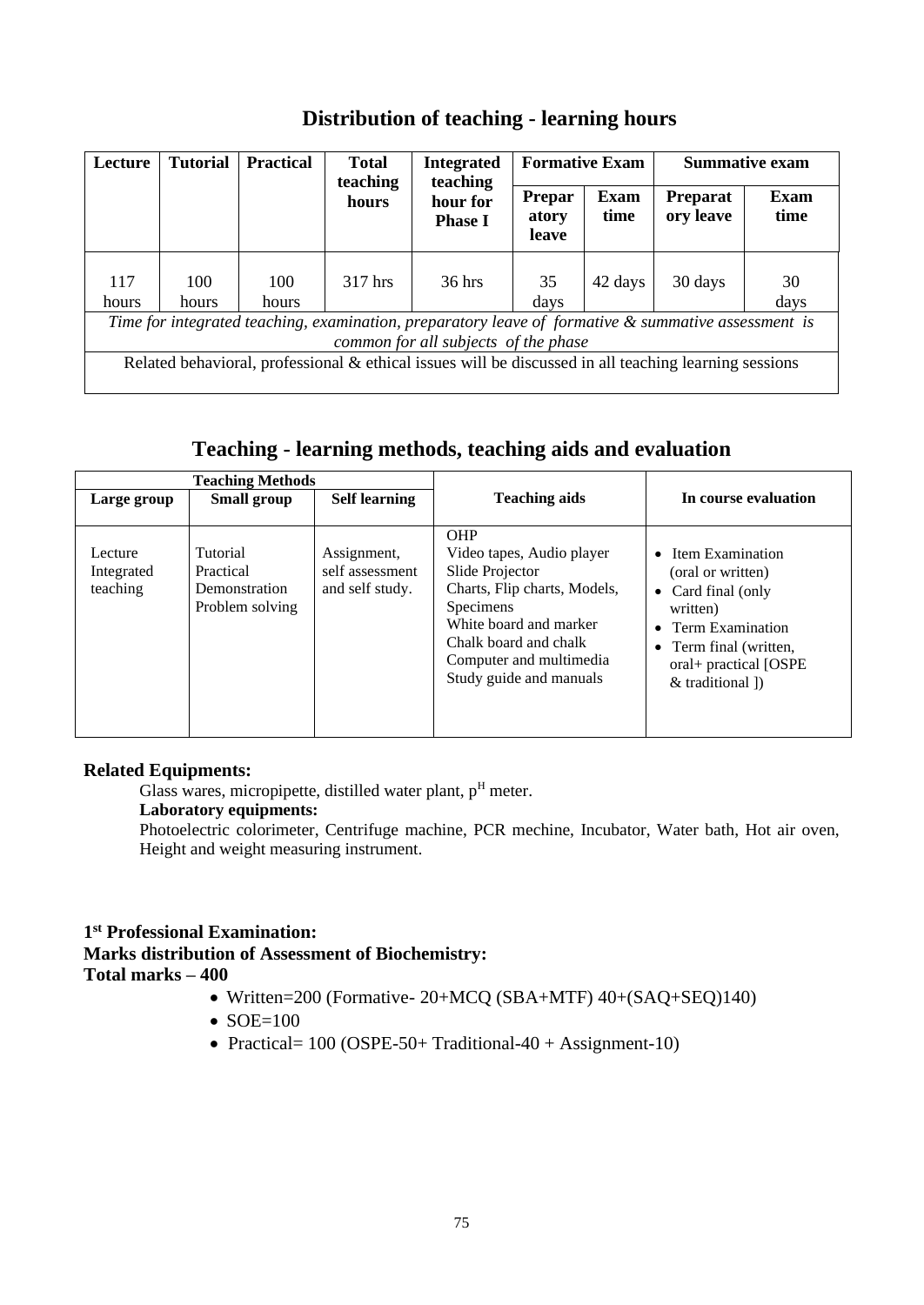#### **Learning Objectives and Course Contents in Biochemistry Biophysics & Biomolecules**

| <b>Learning Objectives</b>                                                                                                                                                                               | <b>Contents</b>                                                                             | <b>Teaching Hours</b> |
|----------------------------------------------------------------------------------------------------------------------------------------------------------------------------------------------------------|---------------------------------------------------------------------------------------------|-----------------------|
| At the end of the course, students will be able to:                                                                                                                                                      | <b>CORE:</b>                                                                                | Lecture:              |
| define biochemistry and explain its importance in medicine.<br>$\bullet$                                                                                                                                 | Introduction to Biochemistry<br>$\bullet$                                                   |                       |
| define solution, standard solution and types of standard solution.<br>$\bullet$                                                                                                                          | Concept of solutions                                                                        | 18 hours              |
| describe colloid and crystalloid with example, define dialysis and mention its<br>$\bullet$<br>biomedical importance.<br>define $p^H$ , $p^K$ and $p^H$ scale and mention their importance.<br>$\bullet$ | Colloids and crystalloids.<br>$\bullet$<br>Concept of pH and buffer.<br>Concept of isotope. | Tutorial:             |
| define acid, base, strong acid and weak acid.<br>$\bullet$                                                                                                                                               | Concept of Biomolecules:                                                                    | 25 hours              |
| define buffer. State the body fluid buffers with their basic mechanism of action.<br>$\bullet$<br>state Handerson Hasselbach equation and its importance.<br>$\bullet$                                   | Carbohydrates.<br>Amino acids and proteins.                                                 | Practical:            |
| define and classify isotope. State its biomedical importance.<br>$\bullet$<br>define and classify carbohydrates. Mention the sources and importance of<br>$\bullet$                                      | Lipids and fatty acids.<br>Enzymes<br>$\bullet$                                             | 20 hours              |
| biologically important monosaccharides, disaccharides and polysaccharides.                                                                                                                               |                                                                                             | Total teaching hours: |
| describe the reducing property of carbohydrate.<br>$\bullet$                                                                                                                                             |                                                                                             |                       |
| define amino acid, peptide, polypeptide and protein.<br>$\bullet$                                                                                                                                        |                                                                                             | 65 hours              |
| state their sources and functions.<br>$\bullet$                                                                                                                                                          |                                                                                             |                       |
| explain the structure of protein and denaturation of protein.<br>$\bullet$                                                                                                                               |                                                                                             |                       |
| define and classify lipids, state their sources, functions and biomedical<br>importance.                                                                                                                 |                                                                                             |                       |
| define and classify fatty acids, state their sources, function and biomedical<br>$\bullet$<br>importance, mention eicosanoids with their origin.                                                         |                                                                                             |                       |
| state the sources and importance of essential fatty acids: omega-3 fatty acid,<br>$\bullet$                                                                                                              |                                                                                             |                       |
| omega-6 fatty acid and transfatty acid.                                                                                                                                                                  |                                                                                             |                       |
| define steroids and sterols.<br>$\bullet$                                                                                                                                                                |                                                                                             |                       |
| describe the sources, and biomedical importance of cholesterol.<br>$\bullet$                                                                                                                             |                                                                                             |                       |
| define and classify enzymes, describe the factors affecting enzyme activity.<br>$\bullet$                                                                                                                |                                                                                             |                       |
| define isoenzyme with example and mention their clinical application.<br>$\bullet$                                                                                                                       |                                                                                             |                       |
| state the biomedical importance of enzyme.<br>٠                                                                                                                                                          |                                                                                             |                       |
| co-factors and mention their functions.                                                                                                                                                                  |                                                                                             |                       |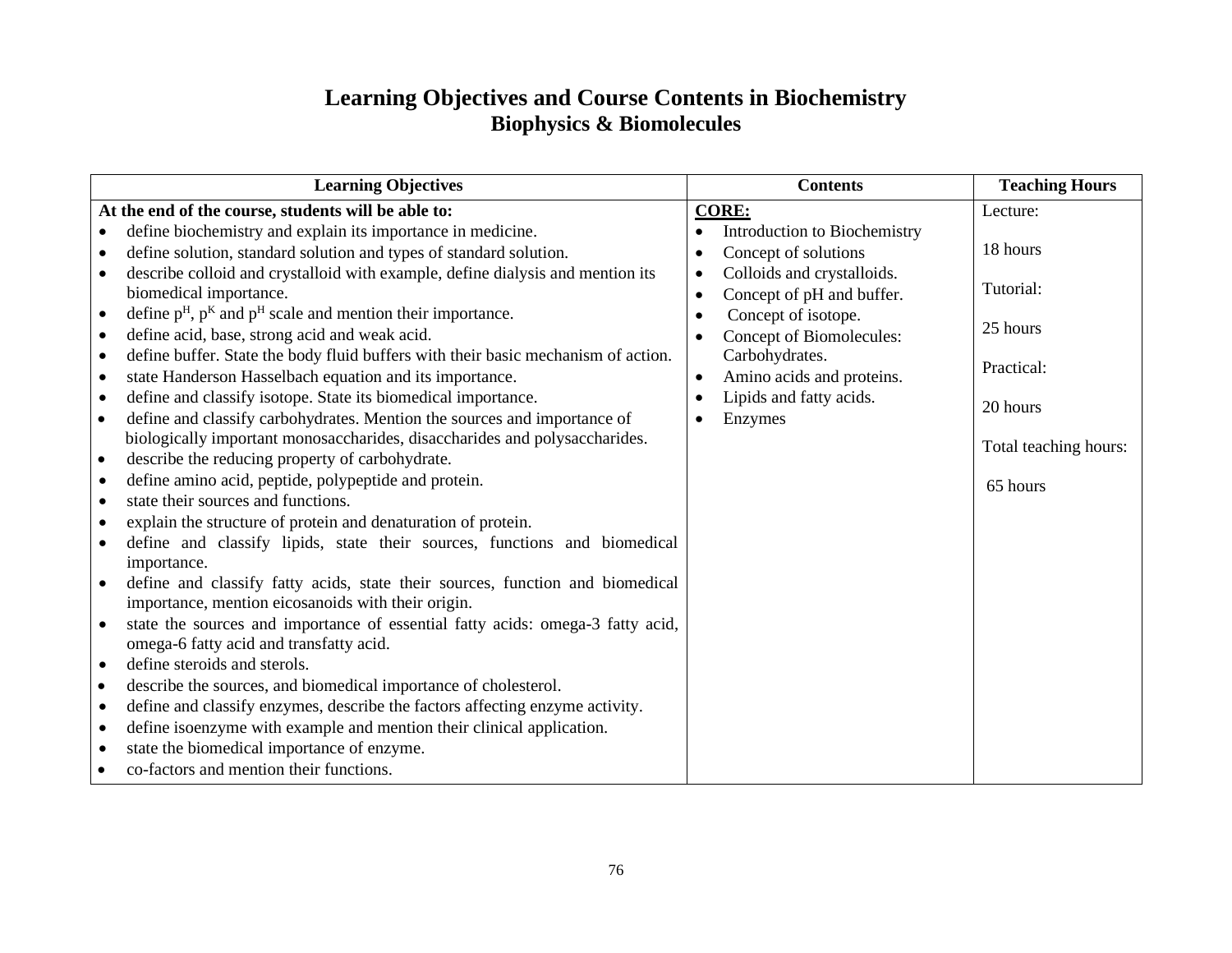### **Food, Nutrition, Vitamins and Minerals**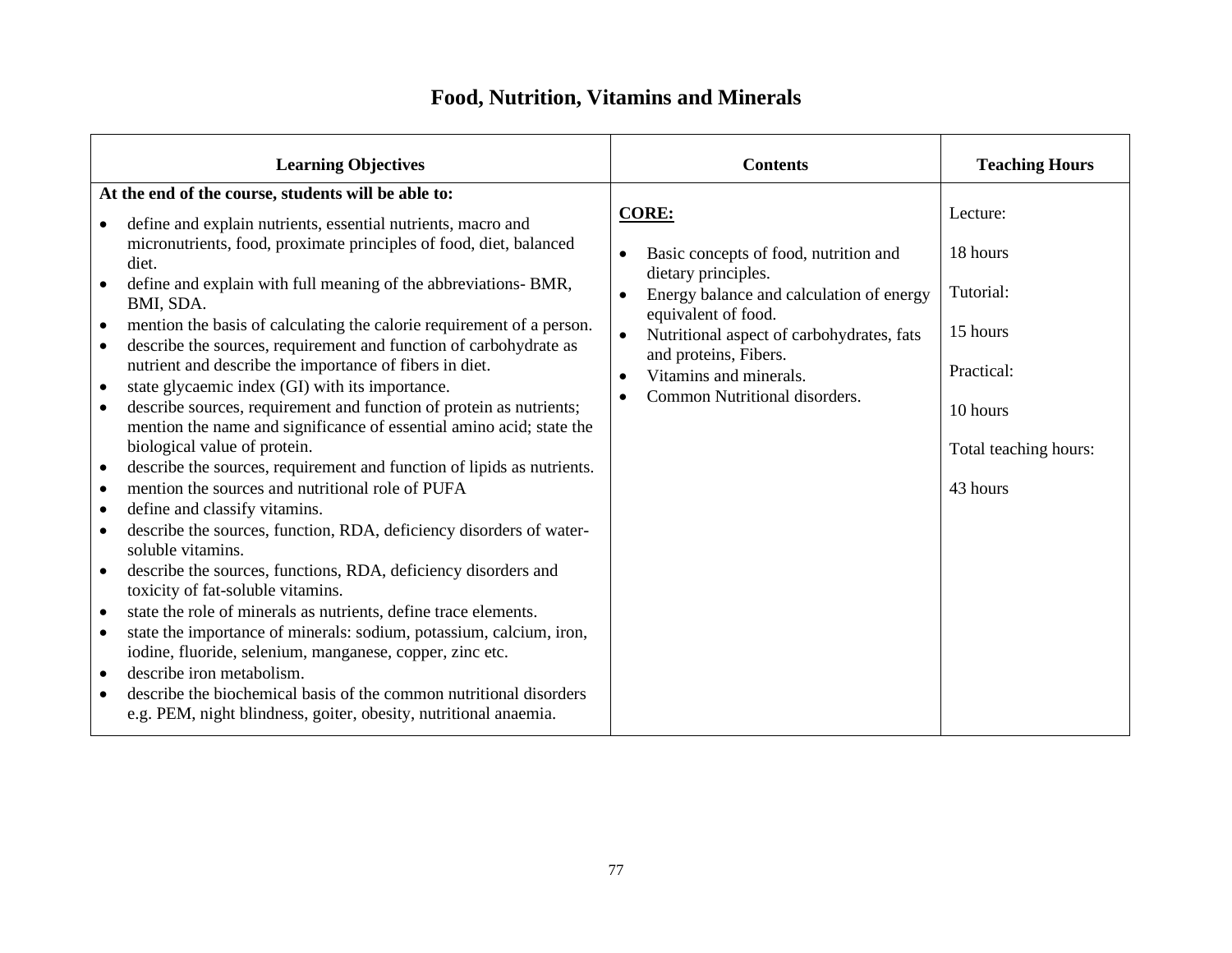## **Digestion, Absorption, Bioenergetics and Metabolism**

| <b>Learning Objectives</b>                                                                                                                                                                                                                                                                                                                                                                                                                                                                                                                                                                                                                                                                                                                                                                                                                                                                                                                                                                                                                                                                                                                                                                                                                                                                                                                                                                                                                                           | <b>Contents</b>                                                                                                                                                                                                                                                                                                                                                                                                                                                                                                                     | <b>Teaching Hours</b>                                                                                       |
|----------------------------------------------------------------------------------------------------------------------------------------------------------------------------------------------------------------------------------------------------------------------------------------------------------------------------------------------------------------------------------------------------------------------------------------------------------------------------------------------------------------------------------------------------------------------------------------------------------------------------------------------------------------------------------------------------------------------------------------------------------------------------------------------------------------------------------------------------------------------------------------------------------------------------------------------------------------------------------------------------------------------------------------------------------------------------------------------------------------------------------------------------------------------------------------------------------------------------------------------------------------------------------------------------------------------------------------------------------------------------------------------------------------------------------------------------------------------|-------------------------------------------------------------------------------------------------------------------------------------------------------------------------------------------------------------------------------------------------------------------------------------------------------------------------------------------------------------------------------------------------------------------------------------------------------------------------------------------------------------------------------------|-------------------------------------------------------------------------------------------------------------|
| At the end of the course, students will be able to:<br>define digestion, absorption, metabolism, anabolism, and catabolism.<br>$\bullet$<br>describe the phases of metabolism<br>describe biological oxidation, respiratory chain and oxidative<br>$\bullet$<br>phosphorylation.<br>enumerate high and low energy compounds, describe ATP.<br><b>Carbohydrate Metabolism:</b><br>describe digestion and absorption of carbohydrate with endproducts.<br>$\bullet$<br>define glycolysis and describe the pathway, state the conversion of<br>pyruvate to lactate, acetyl CoA and oxaloacetate.<br>calculate the amount of energy liberated in glycolysis and oxidative<br>$\bullet$<br>decarboxylation of pyruvate.<br>describe citric acid cycle and explain why it is called an amphibolic<br>and final common metabolic pathway.<br>calculate the amount of energy liberated in TCA cycle and total<br>$\bullet$<br>energy liberated from complete oxidation of a mole of glucose in<br>aerobic and in anaerobic conditions.<br>define glycogenesis and glycogenolysis and state their role in storage<br>$\bullet$<br>and supply of glucose to meet body's demand.<br>state the importance of HMP pathway.<br>$\bullet$<br>define gluconeogenesis and describe its process and importance.<br>$\bullet$<br>describe glucose homeostasis and mention its importance,<br>$\bullet$<br>state the glucostatic functions of liver with other biochemical<br>functions. | <b>CORE:</b><br>Introduction to metabolism<br>Biological oxidation, respiratory chain and<br>$\bullet$<br>oxidative phosphorylation.<br>High and low energy compounds. ATP<br>$\bullet$<br>Phases of metabolism (digestion, absorption<br>$\bullet$<br>and intermediary metabolism)<br>Glycolysis<br>$\bullet$<br>Citric acid cycle<br>$\bullet$<br>Glycogenesis and glycogenolysis<br>$\bullet$<br>Hexose monophosphate shunt<br>$\bullet$<br>Gluconeogenesis<br>$\bullet$<br>Blood glucose homeostasis<br>Cori cycle<br>$\bullet$ | Lecture:<br>29 hours<br>Tutorial:<br>18 hours<br>Practical:<br>25 hours<br>Total teaching hours:<br>73hours |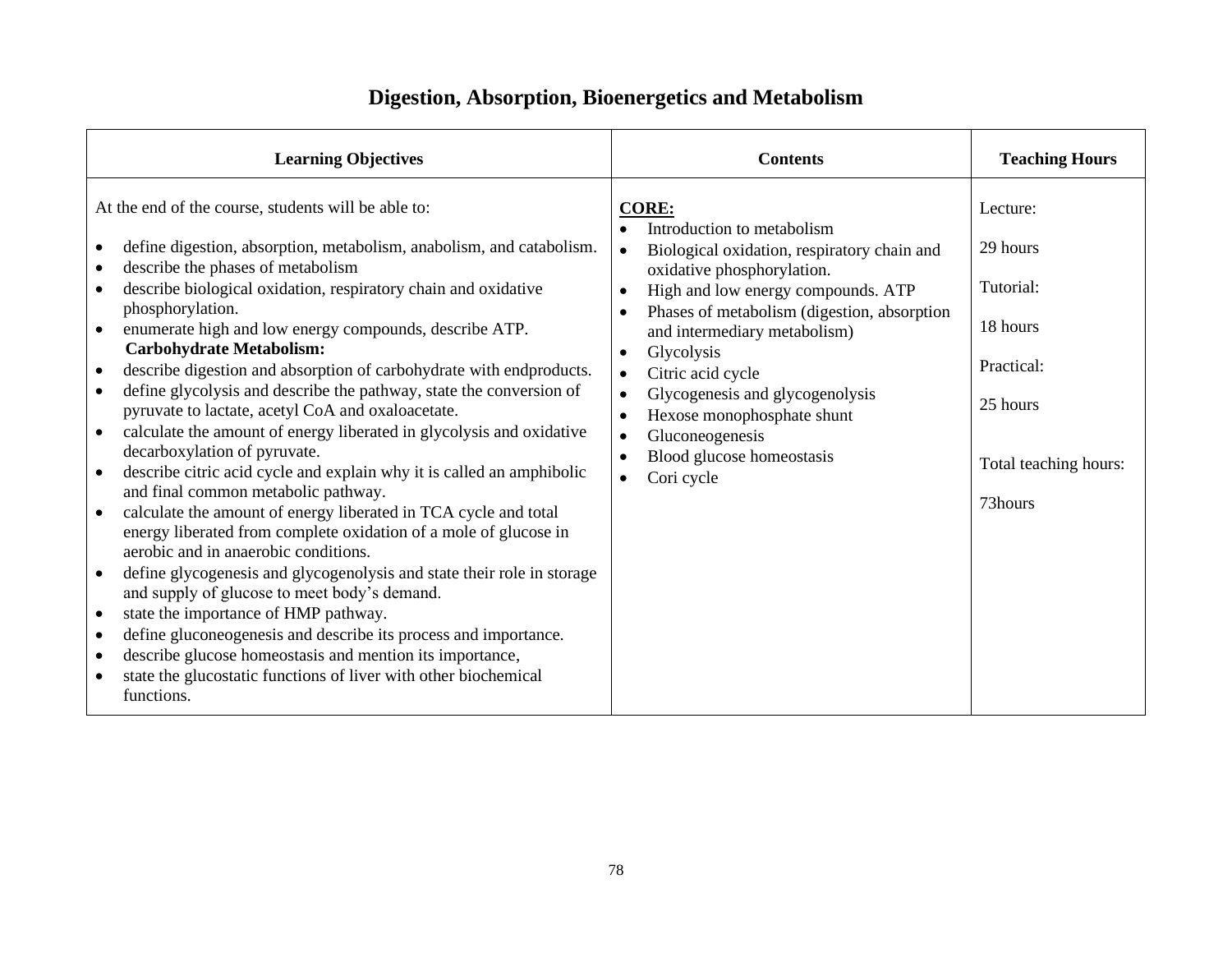| <b>Learning Objectives</b>                                                                                                                                                                                                                                                                                                                                                                                                                                                                                                                                                                                                                                                                                                                                                                                                                                                                                                                                                                                                                                                                         | <b>Contents</b>                                                                                                                                                                                                                                                           | <b>Teaching Hours</b> |
|----------------------------------------------------------------------------------------------------------------------------------------------------------------------------------------------------------------------------------------------------------------------------------------------------------------------------------------------------------------------------------------------------------------------------------------------------------------------------------------------------------------------------------------------------------------------------------------------------------------------------------------------------------------------------------------------------------------------------------------------------------------------------------------------------------------------------------------------------------------------------------------------------------------------------------------------------------------------------------------------------------------------------------------------------------------------------------------------------|---------------------------------------------------------------------------------------------------------------------------------------------------------------------------------------------------------------------------------------------------------------------------|-----------------------|
| <b>Lipid Metabolism</b><br>describe digestion and absorption of lipids (triacylglycerol,<br>phospholipids, cholesterol esters)<br>enumerate the blood lipids with their sources and mention the<br>anabolic and catabolic pathways of lipid metabolism.<br>describe the process of degradation of triacylglycerol.<br>$\bullet$<br>state the processes of fatty acid oxidation and describe beta-<br>oxidation of even and odd chain fatty acids.<br>state the sources and fate of acetyl-CoA.<br>name the ketone bodies.<br>describe ketogenesis and fate of ketone bodies, state the<br>biomedical importance of ketone bodies.<br>define ketosis and mention the causes of ketosis and describe its<br>pathogenesis.<br>enumerate the lipoproteins, state its general structure and<br>functions, describe the metabolism of chylomicron, VLDL, LDL<br>and HDL cholesterol, explain the clinical importance of LDL &<br>HDL cholesterol.<br>state the role of HMG-CoA reductase in regulation of blood<br>cholesterol level.<br>define eicosanoids, mention the basic steps of their synthesis. | <b>CORE:</b><br>Digestion and absorption of lipid.<br>$\bullet$<br>Blood lipids and pathways of lipid<br>metabolism.<br>Triglyceride metabolism.<br>$\bullet$<br>Beta-oxidation<br>Ketogenesis and ketosis.<br>Lipid transport and lipoprotein metabolism.<br>Ecosanoids. |                       |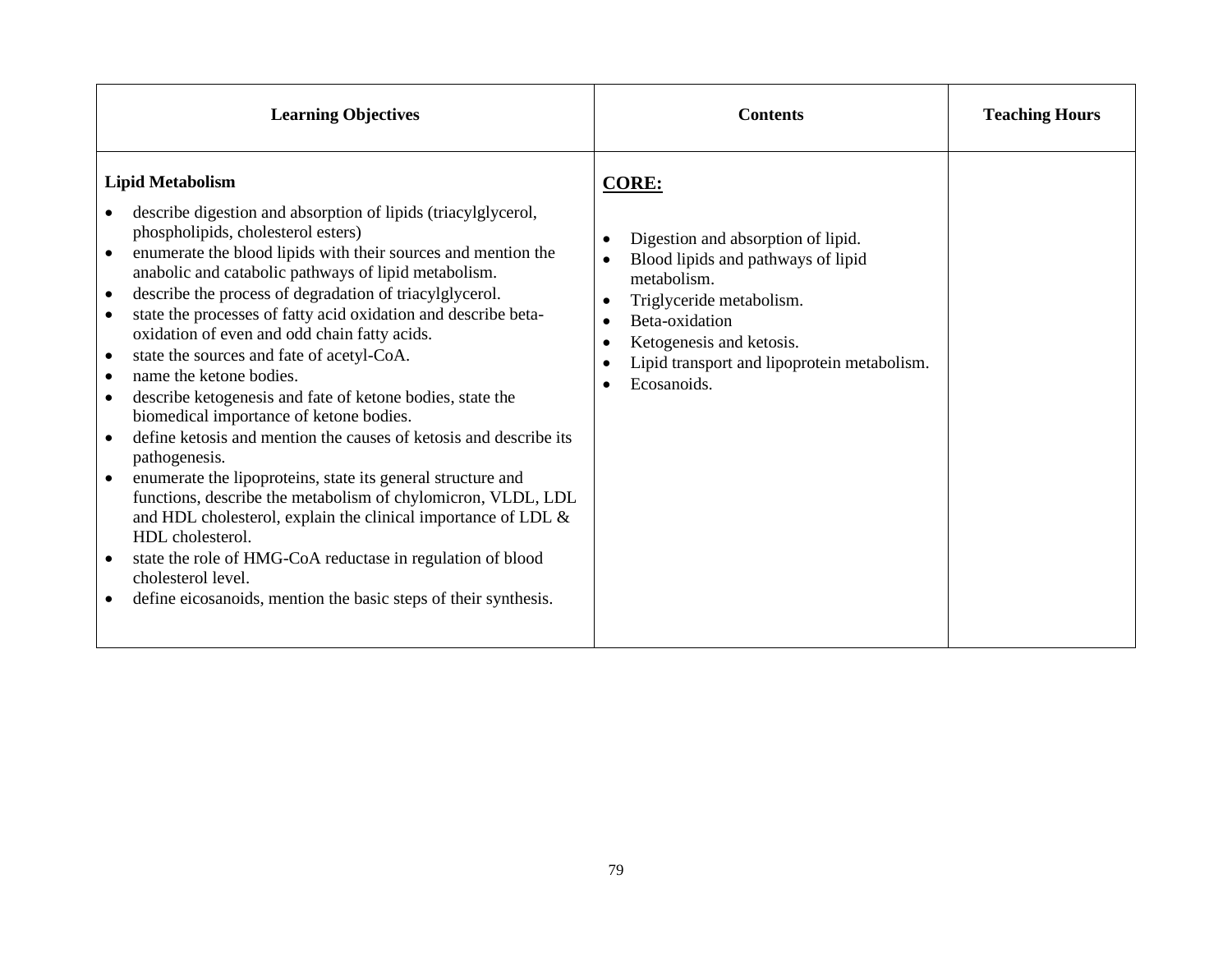| <b>Learning Objectives</b>                                                                                                                                                                                                                                                                                                                                                                                                                                                                                    | <b>Contents</b>                                                                                                                                                                                                                                                                                                                                                                                                                                                                                                           | <b>Teaching Hours</b> |
|---------------------------------------------------------------------------------------------------------------------------------------------------------------------------------------------------------------------------------------------------------------------------------------------------------------------------------------------------------------------------------------------------------------------------------------------------------------------------------------------------------------|---------------------------------------------------------------------------------------------------------------------------------------------------------------------------------------------------------------------------------------------------------------------------------------------------------------------------------------------------------------------------------------------------------------------------------------------------------------------------------------------------------------------------|-----------------------|
| <b>Protein Metabolism</b><br>describe digestion and absorption of protein.<br>state the concept of protein turnover, amino acid pool<br>define nitrogen balance, mention its types and state the routes of<br>nitrogen loss.<br>state the pathways of amino acid catabolism.<br>define and describe transamination and deamination.<br>describe sources and way of disposal of ammonia, explain<br>ammonia intoxication<br>describe the urea cycle including sites, reactions and importance of<br>the cycle. | <b>CORE:</b><br>Digestion and absorption of protein<br>$\bullet$<br>Protein turnover, common amino acid pool,<br>$\bullet$<br>nitrogen balance<br>Pathways of protein metabolism<br>$\bullet$<br>Deamination and transamination.<br>$\bullet$<br>Fate of amino acid in the body<br>$\bullet$<br>Source and disposal of ammonia<br>$\bullet$<br><b>ADDITIONAL:</b><br>Role of liver in over all metabolisms.<br>$\bullet$<br><b>Integrated metabolism</b><br>Metabolic adjustment of fed, fasting and<br>starvation state. |                       |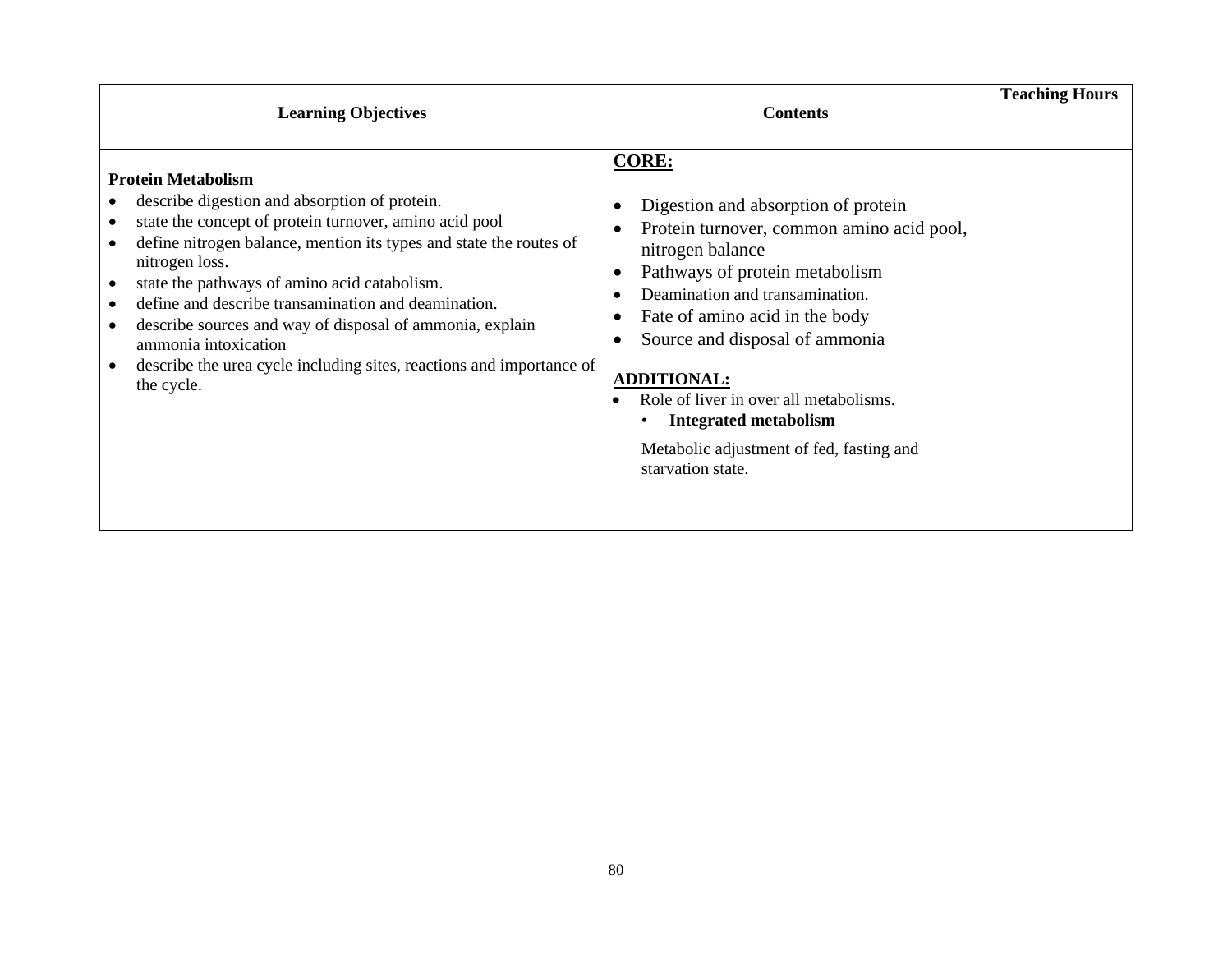### **Renal biochemistry, body fluid, electrolytes and acid-base balance**

| <b>Learning Objectives</b>                                                                                                                                                                                                                                                                                                                                                                                                                                                                                                                                                                                                                                                                                                                                                                                                                                                                                                                                                                                                                                                               | <b>Contents</b>                                                                                                                                                                                                                                                                                                                                                               | <b>Teaching Hours</b>                                                                                        |
|------------------------------------------------------------------------------------------------------------------------------------------------------------------------------------------------------------------------------------------------------------------------------------------------------------------------------------------------------------------------------------------------------------------------------------------------------------------------------------------------------------------------------------------------------------------------------------------------------------------------------------------------------------------------------------------------------------------------------------------------------------------------------------------------------------------------------------------------------------------------------------------------------------------------------------------------------------------------------------------------------------------------------------------------------------------------------------------|-------------------------------------------------------------------------------------------------------------------------------------------------------------------------------------------------------------------------------------------------------------------------------------------------------------------------------------------------------------------------------|--------------------------------------------------------------------------------------------------------------|
| At the end of the course, students will be able to:<br>define GFR, renal threshold, plasma clearance, osmolar clearance and free water<br>clearance, describe mechanism of acidification of urine.<br>state the body fluid compartments and state the composition of ECF and ICF<br>state water turnover, water intake and output, describe volume homeostasis<br>(water balance), enumerate volume disorders with example, define water<br>intoxication.<br>explain the importance of major electrolytes $(Na^+, K^+, Ca^{++}, Mg^{++}$ and $PO_4^-)$<br>and mechanism of their homeostasis.<br>describe acid base homeostasis $\&$ state the simple acid base disorder with causes<br>of acidosis and alkalosis and mechanism of their compensation and correction.<br>state acid base parameters, anion gap and base excess,<br>state the role of kidneys in water, electrolyte and acid-base balance.<br>state abnormal constituents in urine with normal urine volume and obligatory<br>urine volume, explain limiting $pH$ of urine.<br>define and classify diuresis with example. | <b>CORE:</b><br>Renal biochemistry in relation to<br>water, electrolytes and acid base<br>homeostasis<br>Total body water and body fluid<br>compartments. Composition of<br>body fluids.<br>Regulation of normal water<br>$\bullet$<br>balance.<br>Major electrolytes and their<br>homeostasis.<br>Volume disorders.<br>$\bullet$<br>Acid base homeostasis $\&$<br>disorders. | Lecture:<br>20 hours<br>Tutorial:<br>12 hours<br>Practical:<br>20 hours<br>Total teaching hours:<br>52 hours |
|                                                                                                                                                                                                                                                                                                                                                                                                                                                                                                                                                                                                                                                                                                                                                                                                                                                                                                                                                                                                                                                                                          |                                                                                                                                                                                                                                                                                                                                                                               |                                                                                                              |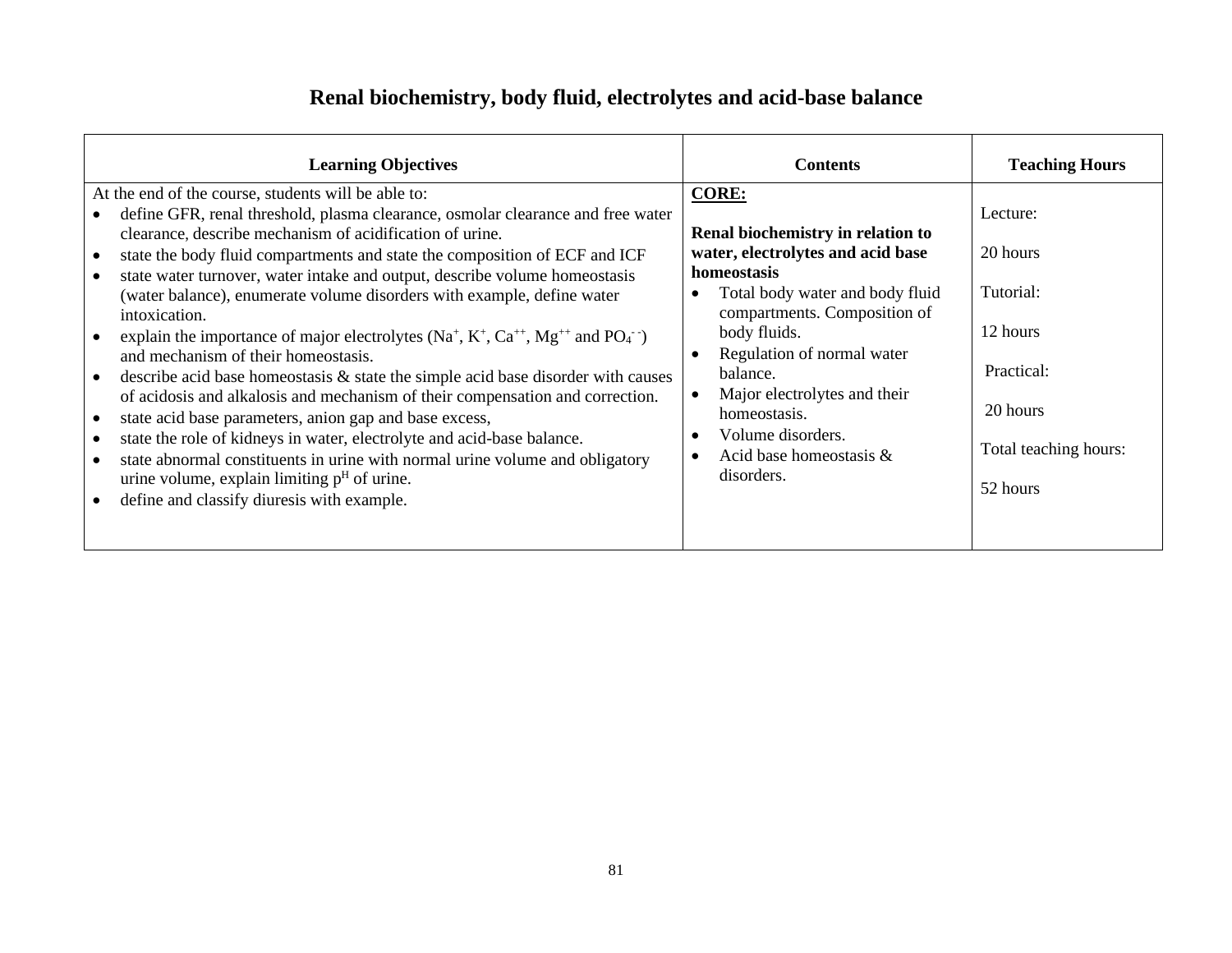| <b>Learning Objectives</b>                                                                                                                                                                                                                                                                                                                                                                                                                                                                                                                                                                                                                                                                                                                                                                                                                                                                                                                                                                                                                                                                                                                                                              | <b>Contents</b>                                                                                                                                                                                                                                                                                                                                                                                                                                                     | <b>Teaching Hours</b>                                                                                       |
|-----------------------------------------------------------------------------------------------------------------------------------------------------------------------------------------------------------------------------------------------------------------------------------------------------------------------------------------------------------------------------------------------------------------------------------------------------------------------------------------------------------------------------------------------------------------------------------------------------------------------------------------------------------------------------------------------------------------------------------------------------------------------------------------------------------------------------------------------------------------------------------------------------------------------------------------------------------------------------------------------------------------------------------------------------------------------------------------------------------------------------------------------------------------------------------------|---------------------------------------------------------------------------------------------------------------------------------------------------------------------------------------------------------------------------------------------------------------------------------------------------------------------------------------------------------------------------------------------------------------------------------------------------------------------|-------------------------------------------------------------------------------------------------------------|
| At the end of the course, students will be able to:<br>state the basic concepts of clinical biochemistry eg quality<br>control & quality assurance, specificity, sensitivity<br>mention measurements of unit eg SI unit<br>$\bullet$<br>list the common anticoagulants used in laboratory<br>$\bullet$<br>state the laboratory hazards with its types and specimen used<br>$\bullet$<br>in labooratory<br>state the normal level of serum bilirubin and mechanism of<br>$\bullet$<br>causation of jaundice.<br>describe the common liver function tests with interpretation.<br>$\bullet$<br>explain the basis of application of clinical enzymology in<br>$\bullet$<br>disease.<br>state the lipid profiles of blood & their clinical importance.<br>$\bullet$<br>state the causes and consequence of hyperglycaemia and<br>$\bullet$<br>hypoglycaemia.<br>state the laboratory diagnosis of diabetes mellitus, OGTT and<br>$\bullet$<br>its interpretation, define IFG, IGT and HBA <sub>1c</sub> .<br>state renal function tests<br>$\bullet$<br>define proteinuria and microalbuminuria, glycosuria.<br>$\bullet$<br>state thyroid function tests with interpretation.<br>$\bullet$ | <b>CORE:</b><br>Introduction to clinical biochemistry.<br>$\bullet$<br>Normal biochemical values in conventional and<br>Sl. Units.<br>Clinical enzymology related to liver and<br>$\bullet$<br>myocardial diseases.<br>Lipid profiles and dyslipoproteinemias.<br>$\bullet$<br>Organ function tests (liver, kidney & thyroid)<br>$\bullet$<br>Diagnosis of diabetes mellitus<br>$\bullet$<br>Bilirubin metabolism and Jaundice.<br>Proteinuria and microalbuminuria | Lecture:<br>14 hours<br>Tutorial:<br>15hours<br>Practical:<br>20 hours<br>Total teaching hours:<br>49 hours |

### **Clinical Biochemistry and clinical endocrinology**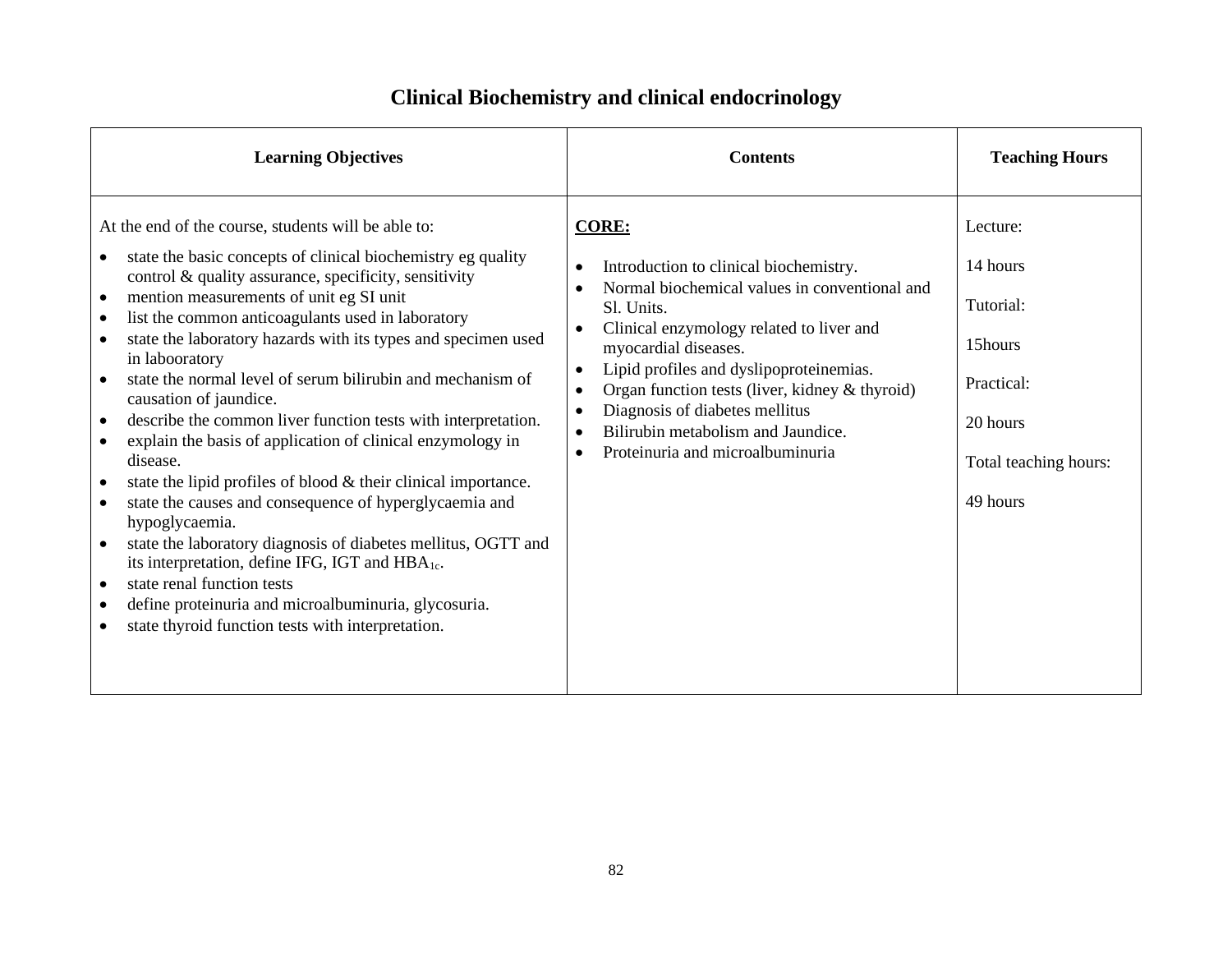## **Fundamentals of Molecular Biology and genetics**

|                                                                                                                                                                                                                                                                                                                                                                                                                                                                                                                                                                                                                                                                                                                                    |                                                                                                                                                                                                                                                                                                                                                          | <b>Teaching Hours</b>                                                                                        |
|------------------------------------------------------------------------------------------------------------------------------------------------------------------------------------------------------------------------------------------------------------------------------------------------------------------------------------------------------------------------------------------------------------------------------------------------------------------------------------------------------------------------------------------------------------------------------------------------------------------------------------------------------------------------------------------------------------------------------------|----------------------------------------------------------------------------------------------------------------------------------------------------------------------------------------------------------------------------------------------------------------------------------------------------------------------------------------------------------|--------------------------------------------------------------------------------------------------------------|
| <b>Learning Objectives</b>                                                                                                                                                                                                                                                                                                                                                                                                                                                                                                                                                                                                                                                                                                         | <b>Contents</b>                                                                                                                                                                                                                                                                                                                                          |                                                                                                              |
| At the end of the course, students will be able to:                                                                                                                                                                                                                                                                                                                                                                                                                                                                                                                                                                                                                                                                                | <b>CORE:</b>                                                                                                                                                                                                                                                                                                                                             |                                                                                                              |
| explain chemistry, & functions of nucleic acid, nucleosides, and<br>nucleotides.<br>describe the structure and functions of DNA.<br>describe the structure, types and functions of RNA.<br>describe DNA organization, cell cycle and genetic code.<br>describe the the central dogma & processes of replication of DNA,<br>define gene, allele, genome, genotype, phenotype, trait, and codon.<br>describe transcription and post transcriptional modification.<br>describe translation and post translational modification.<br>explain the concepts & application of medical Biotechnology<br>explain the concepts $\&$ application of recombinant DNA technology.<br>explain the concept of DNA cloning, PCR, DNA fingerprinting | Basic concepts of molecular biology.<br>Nnucleic acid, nucleosides, and nucleotides.<br>Replication, transcription and translation.<br>Gene, genome, allele, trait, genetic code,<br>mutation, mutagens.<br>PCR, DNA cloning, recombinant DNA<br>$\bullet$<br>technology<br>Biomedical aspects of medical<br>biotechnology: understanding & application. | Lecture:<br>18 hours<br>Tutorial:<br>15 hours<br>Practical:<br>05 hours<br>Total teaching hours:<br>38 hours |
| define and classify mutations, mutagens.                                                                                                                                                                                                                                                                                                                                                                                                                                                                                                                                                                                                                                                                                           |                                                                                                                                                                                                                                                                                                                                                          |                                                                                                              |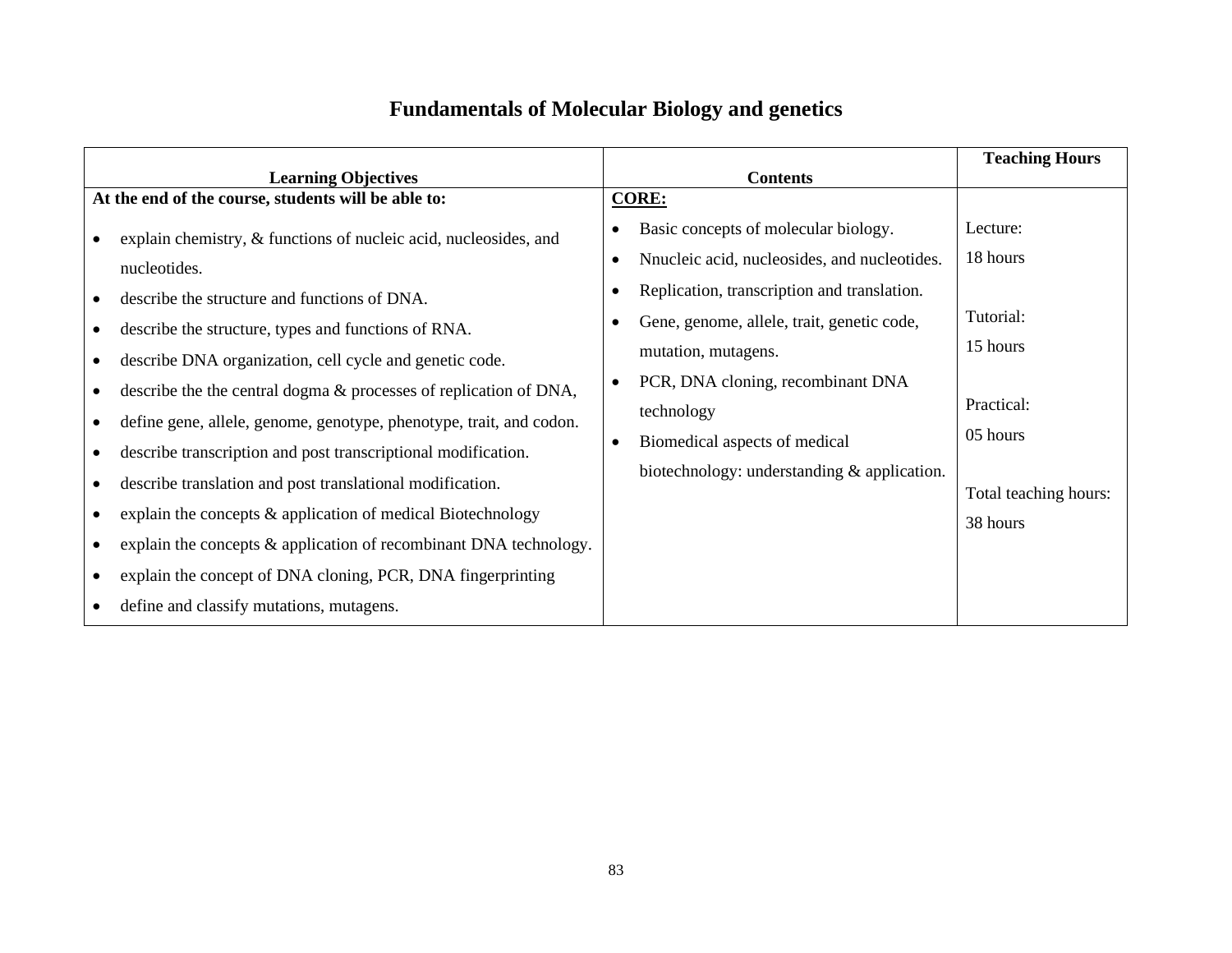| <b>Learning Objectives</b>                                                                                                                                                                                                                                                                                                                                                                                                                                                                                                                                                                                                                                                                                          | <b>Contents</b>                                                                                                                                                                                                                                                                                                                                                                                                                                                                                           | <b>Teaching Aids</b>                                                                                                                                                                                                                                                                                                                                                                                                                                                                                                                                                                                                                                                      | <b>Teaching Hours</b> |
|---------------------------------------------------------------------------------------------------------------------------------------------------------------------------------------------------------------------------------------------------------------------------------------------------------------------------------------------------------------------------------------------------------------------------------------------------------------------------------------------------------------------------------------------------------------------------------------------------------------------------------------------------------------------------------------------------------------------|-----------------------------------------------------------------------------------------------------------------------------------------------------------------------------------------------------------------------------------------------------------------------------------------------------------------------------------------------------------------------------------------------------------------------------------------------------------------------------------------------------------|---------------------------------------------------------------------------------------------------------------------------------------------------------------------------------------------------------------------------------------------------------------------------------------------------------------------------------------------------------------------------------------------------------------------------------------------------------------------------------------------------------------------------------------------------------------------------------------------------------------------------------------------------------------------------|-----------------------|
| Students will be able to:<br>list the laboratory hazards and the<br>precautions to prevent them.<br>identify the different laboratory glass<br>$\bullet$<br>wares and equipments. Mention their<br>uses.<br>prepare different type of standard<br>$\bullet$<br>solution from supplied solute, solvent<br>and standard solution.<br>identify different parts of photoelectric<br>colorimeter. Demonstrate its technique<br>and the basic principle of calculation.<br>perform different biochemical tests<br>$\bullet$<br>according to given method and manual.<br>know the clinical indication of<br>performing biochemical tests.<br>interpret biochemical values to apply in<br>$\bullet$<br>clinical situations. | <b>CORE</b><br>Identification of laboratory glass<br>wares and equipment.<br>Preparation of solutions.<br>$\bullet$<br>Sample collection & processing<br>$\bullet$<br>Photometry.<br>Estimation, demonstration of<br>technique, calculation and<br>interpretation of result:<br>Blood glucose estimation.<br>Serum cholesterol estimation.<br>Serum urea<br>Serum creatinine<br>$\bullet$<br>Serum total protein<br>Serum bilirubin<br>Abnormal constituents of urine and<br>their clinical significance. | OHP<br>$\bullet$<br>Video tapes, Audio<br>player.<br>Charts, Flip charts,<br>$\bullet$<br>Models, Specimens<br>White board and<br>$\bullet$<br>marker<br>Chalk board and<br>$\bullet$<br>chalks<br>Computer and<br>$\bullet$<br>multimedia<br>Study guide and<br>$\bullet$<br>manuals<br>Glass ware,<br>$\bullet$<br>micropipette<br>Distil water plant<br>$\bullet$<br>pH meter<br>$\bullet$<br>Laboratory<br>$\bullet$<br>equipments:<br>photoelectric<br>$\bullet$<br>colorimeter<br>Centrifuge machine<br>$\bullet$<br>PCR mechine<br>$\bullet$<br>Incubator<br>$\bullet$<br>Water bath<br>Hot air woven<br>$\bullet$<br>Height and weight<br>measuring<br>instrument | 100 hours             |

### **Biochemistry practical**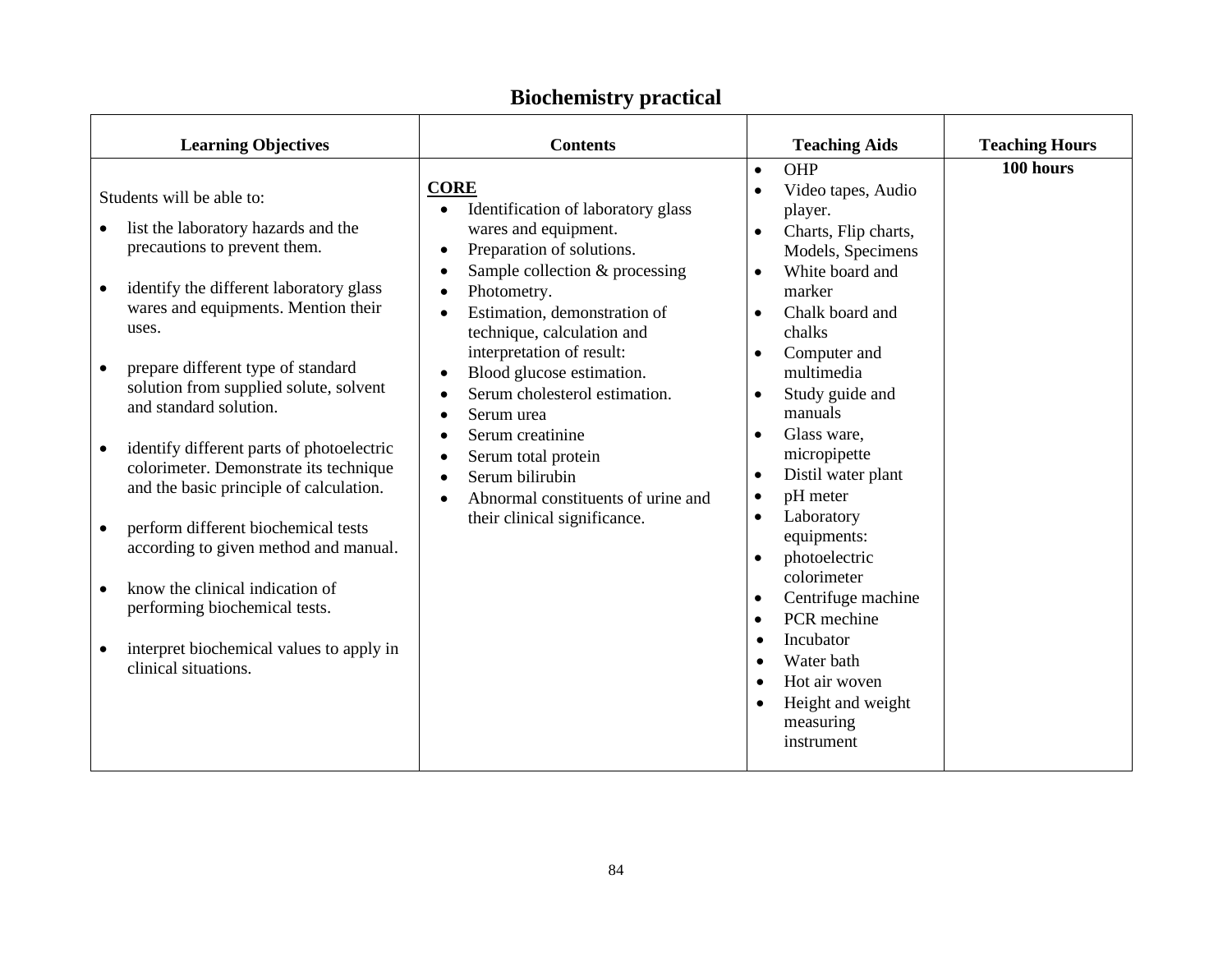# **Evaluation of Biochemistry Summative Assessment (1st Professional Examination)**

| <b>Components</b>                                                                                                     | <b>Marks</b>         | <b>Total Marks</b> |
|-----------------------------------------------------------------------------------------------------------------------|----------------------|--------------------|
| Formative assessment                                                                                                  | $10 + 10$            | 20                 |
| <b>WRITTEN EXAMINATION</b><br>Paper - I- MCQ (SBA+MTF)<br>$(SAQ + SEQ)$<br>Paper - II- MCQ (SBA+MTF)<br>$(SAQ + SEQ)$ | 20<br>70<br>20<br>70 | 180                |
| PRACTICAL EXAMINATION<br><b>OSPE</b><br><b>Traditional methods</b><br>Assignment on specific practical procedure      | 50<br>40<br>10       | 100                |
| <b>ORAL EXAMINATION (Structured)</b>                                                                                  |                      | 100                |
|                                                                                                                       | <b>Grand Total</b>   | 400                |

➢OMR sheet will be provided for MCQ.

➢Pass marks 60 % in each of theoretical, oral and practical.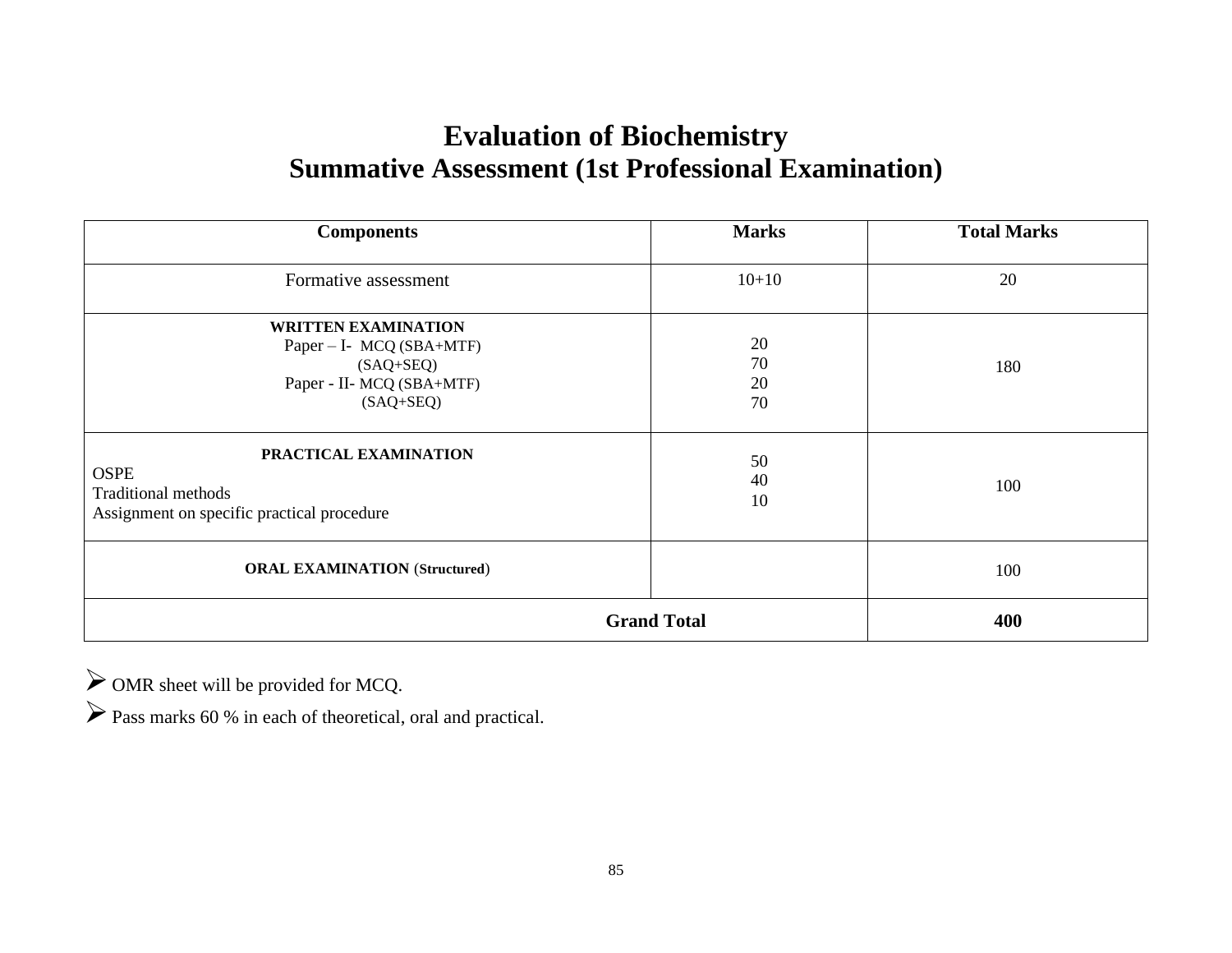### **Continuous Assessment Card**

#### **Card No- 1. Biophysics and Biomolecules**

| No. | <b>Items</b>                                                               | Marks(10 in each item) | <b>Initials and date</b> |
|-----|----------------------------------------------------------------------------|------------------------|--------------------------|
|     |                                                                            |                        |                          |
| 1.  | Introduction of biochemistry, acid, base, $pH$ , $pK$ , buffer, Henderson- |                        |                          |
|     | Hasselbalch equation.                                                      |                        |                          |
| 2.  | Solutions, crystalloid, colloid, dialysis and isotopes.                    |                        |                          |
| 4.  | Carbohydrates.                                                             |                        |                          |
| 5.  | Lipids                                                                     |                        |                          |
| 6.  | Amino Acids and Protein.                                                   |                        |                          |
| 7.  | Enzymes, coenzymes, cofactors, isoenzsymes                                 |                        |                          |

#### **Card No- 2. Food, nutrition and vitamins**

| No | <b>Items</b>                                                                                                                                         | Marks(10 in each item) | <b>Initial and date</b> |
|----|------------------------------------------------------------------------------------------------------------------------------------------------------|------------------------|-------------------------|
|    | Basic concepts of Nutrient, food, diet, balanced diet, essential dietary                                                                             |                        |                         |
|    | components, , total calorie calculation, DRI, RDA, MR, BMR, BMI, SDA.                                                                                |                        |                         |
| 2. | Dietary fibers, nutritional importance of carbohydrate, lipid & protein,                                                                             |                        |                         |
|    | glycaemic index (GI) of food.                                                                                                                        |                        |                         |
| 3. | Minerals- (macro & micro), trace elements, common nutritional disorders,<br>PEM, BMI. obesity, iron metabolism and its deficiency, iodine deficiency |                        |                         |
| 4. | Water soluble vitamins                                                                                                                               |                        |                         |
|    | Fat soluble vitamins                                                                                                                                 |                        |                         |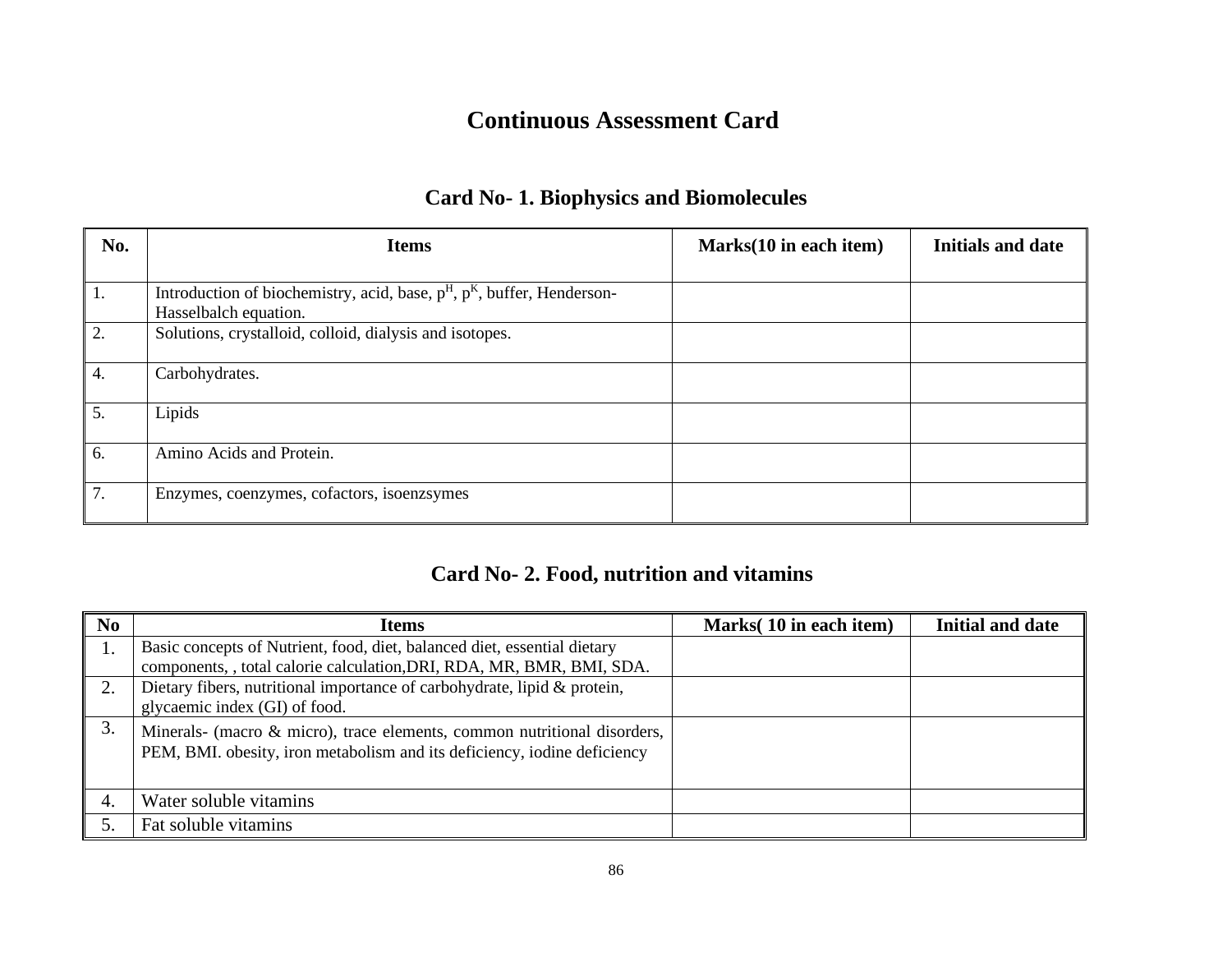#### **Card No- 3. Digestion, absorption, bioenergetics and metabolism**

| N <sub>o</sub> | <b>Items</b>                                                                       | Marks(10 in each item) | Initial and date |
|----------------|------------------------------------------------------------------------------------|------------------------|------------------|
| 1.             | <b>Digestive juices</b> , local hormone of GIT, digestion $\&$ absorption of       |                        |                  |
|                | carbohydrate, lipid, protein.                                                      |                        |                  |
| 2.             | Bioenergetics-biological oxidation, high energy phosphates, oxidative              |                        |                  |
|                | phosphorylation, respiratory chain. metabolism-definition, phases; anabolism,      |                        |                  |
|                | catabolism                                                                         |                        |                  |
| 3.             | Carbohydrate metabolism-glycolysis, fate of pyruvate, TCA cycle, HMP               |                        |                  |
|                | pathway, gluconeogenesis, glycogenesis, glycogenolysis, blood glucose              |                        |                  |
|                | regulation.                                                                        |                        |                  |
| 4.             | Lipid metabolism: lipolysis, Beta-oxidation of fatty acid, fate of Actyl-CoA,      |                        |                  |
|                | ketone bodies, ketosis $\&$ its pathoghenesis. Lipoproteins $\&$ their metabolism, |                        |                  |
|                | Cholesterol metabolism.                                                            |                        |                  |
| 5.             | Protein metabolism: Amino acid pool, Transamination, Deamination.                  |                        |                  |
|                | Source & fate of ammonia, ammonia intoxication, Urea cycle.                        |                        |                  |

### **Card No- 4. Renal biochemistry, body fluid, electrolytes and acid base balance**

| N <sub>0</sub> | <b>Items</b>                                                                                                                           | Marks(10 in each item) | Initial and date |
|----------------|----------------------------------------------------------------------------------------------------------------------------------------|------------------------|------------------|
| 1.             | <b>Renal biochemistry-</b> GFR, tubular load, TM, renal threshold, plasma                                                              |                        |                  |
|                | clearance, osmolar clearance, free water clearance, acidification of urine.                                                            |                        |                  |
| 2.             | <b>Body fluid-</b> Body fluid compartments, daily water intake & output, water                                                         |                        |                  |
|                | turnover, body fluid volume regulation, volume disorders and diuresis.                                                                 |                        |                  |
| 3.             | <b>Acid-Base Balance-</b> origin of acids & bases, maintenance of static blood $pH$ .                                                  |                        |                  |
|                | Acid base disorders, their compensation $\&$ coprrection, anion gap and base                                                           |                        |                  |
|                | excess.                                                                                                                                |                        |                  |
| 4.             | <b>Serum Electrolytes-</b> Serum electrolytes & their reference ranges. Functions,                                                     |                        |                  |
|                | regulations, hypo & hyper states of serum [Na <sup>+</sup> ], [K <sup>+</sup> ] [Ca <sup>++</sup> ] & [PO <sub>4</sub> <sup>--</sup> ] |                        |                  |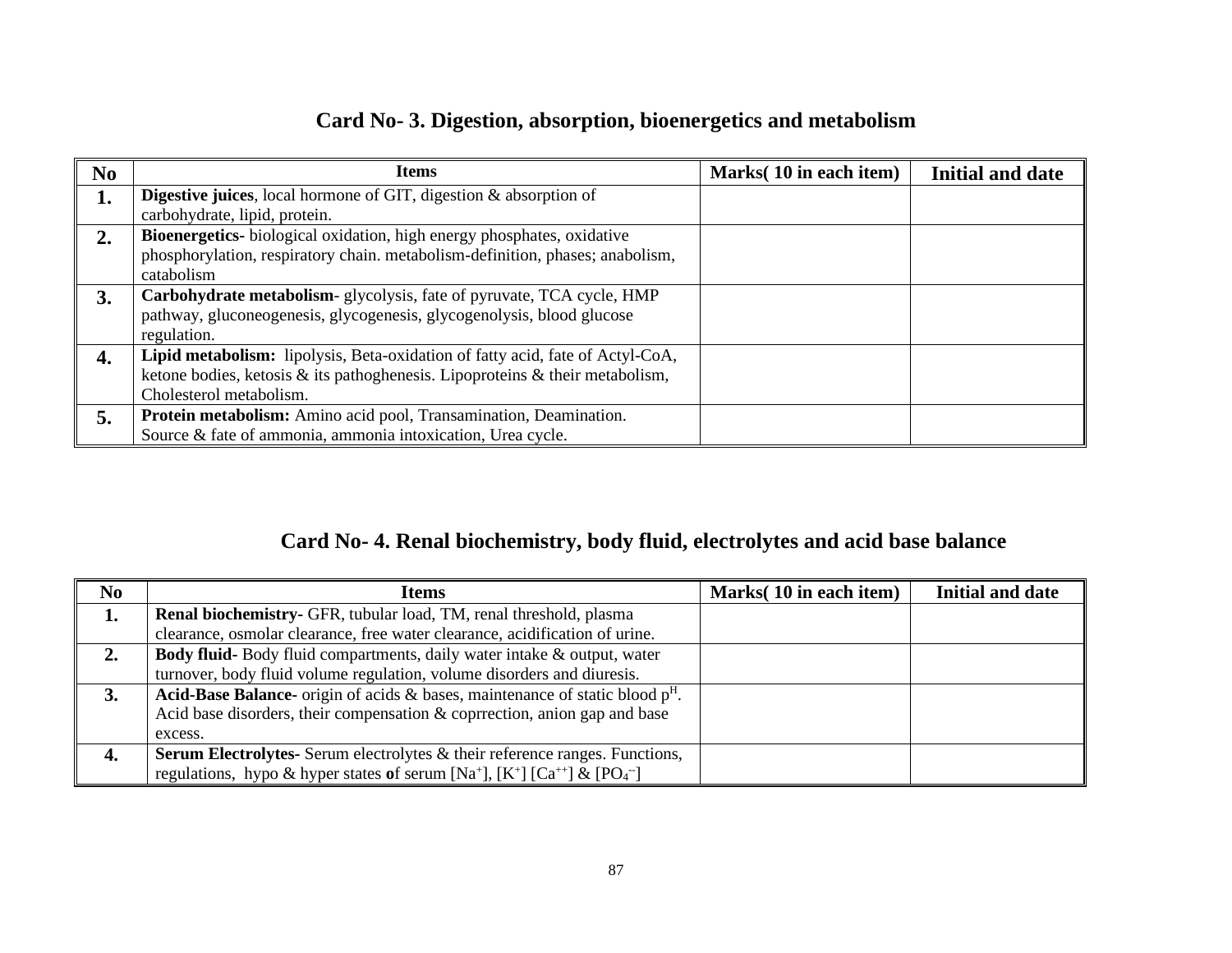## **Card No- 5. Clinical biochemistry and clinical endocrinology**

| N <sub>0</sub> | <b>Items</b>                                                            | Marks(10 in each item) | <b>Initial and date</b> |
|----------------|-------------------------------------------------------------------------|------------------------|-------------------------|
| 1.             | Clinical biochemistry- S I unit, Laboratory hazards, Sample collection, |                        |                         |
|                | Photometry. Clinical enzymology, lipid profiles of blood.               |                        |                         |
| 2.             | Clinical enzymology and lipid profiles of blood.                        |                        |                         |
| 3.             | Diagnosis of diabetes mellitus. OGTT, IGT, IFG and HbA <sub>1C</sub> .  |                        |                         |
| 4.             | Thyroid function tests and interpretation.                              |                        |                         |
| 5.             | Commonly done LFT. Jaundice.                                            |                        |                         |
| 6.             | Renal function tests and interpretation.                                |                        |                         |

## **Card No- 6. Fundamental of molecular biology and genetics**

| N <sub>0</sub> | Items                                                                                                            | Marks(10 in each item) | Initial and date |
|----------------|------------------------------------------------------------------------------------------------------------------|------------------------|------------------|
| .,             | Nucleic acids, nucleotides, DNA, RNA, DNA organization, Cell cycle.                                              |                        |                  |
|                | The central dogma, Genome, Gene, Genetic code, Codon, Mutation,<br>mutagens, Genotype, Phenotype, trait, allele. |                        |                  |
| $\mathbf{R}$   | Replication, Transcription and post transcriptional modification,                                                |                        |                  |
| 4.             | Translation and post translational modification.                                                                 |                        |                  |
|                | Recombinent DNA technology, PCR, Cloning.                                                                        |                        |                  |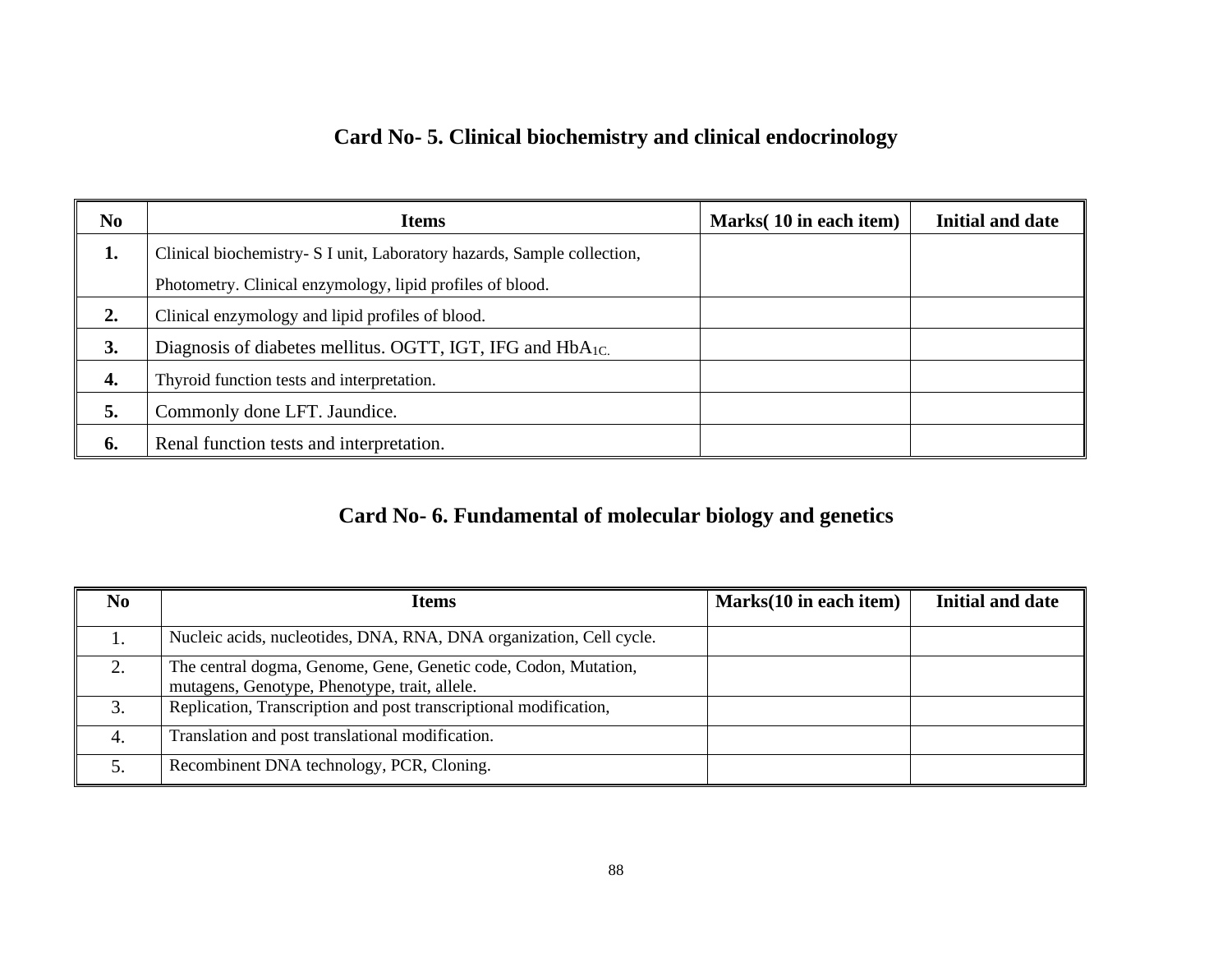| <b>System</b>                                            | Lecture | <b>Tutorial</b> | <b>Practical</b> | <b>Integrated teaching</b> |
|----------------------------------------------------------|---------|-----------------|------------------|----------------------------|
| 1. Biophysics and biomolecules'                          | 18      | 25              | 20               |                            |
| 2. Food, nutrition, vitamins and<br>minerals             | 18      | 15              | 10               |                            |
| 3. Digestion, absorption,<br>bionergetics and metabolism | 29      | 18              | 25               | Common hour of Phase I     |
| 4. Body fluids, electrolytes and<br>acid base balance    | 20      | 12              | 20               |                            |
| 5. Clinical biochemistry and<br>clinical endocrinology   | 14      | 15              | 20               |                            |
| 6. Molecular Biology and<br>genetics (Fundamentals)      | 18      | 15              | 05               |                            |
| Total Teaching Hours: (317)                              | 117     | <b>100</b>      | 100              | 36                         |

# **Total Teaching Hours for Biochemistry**